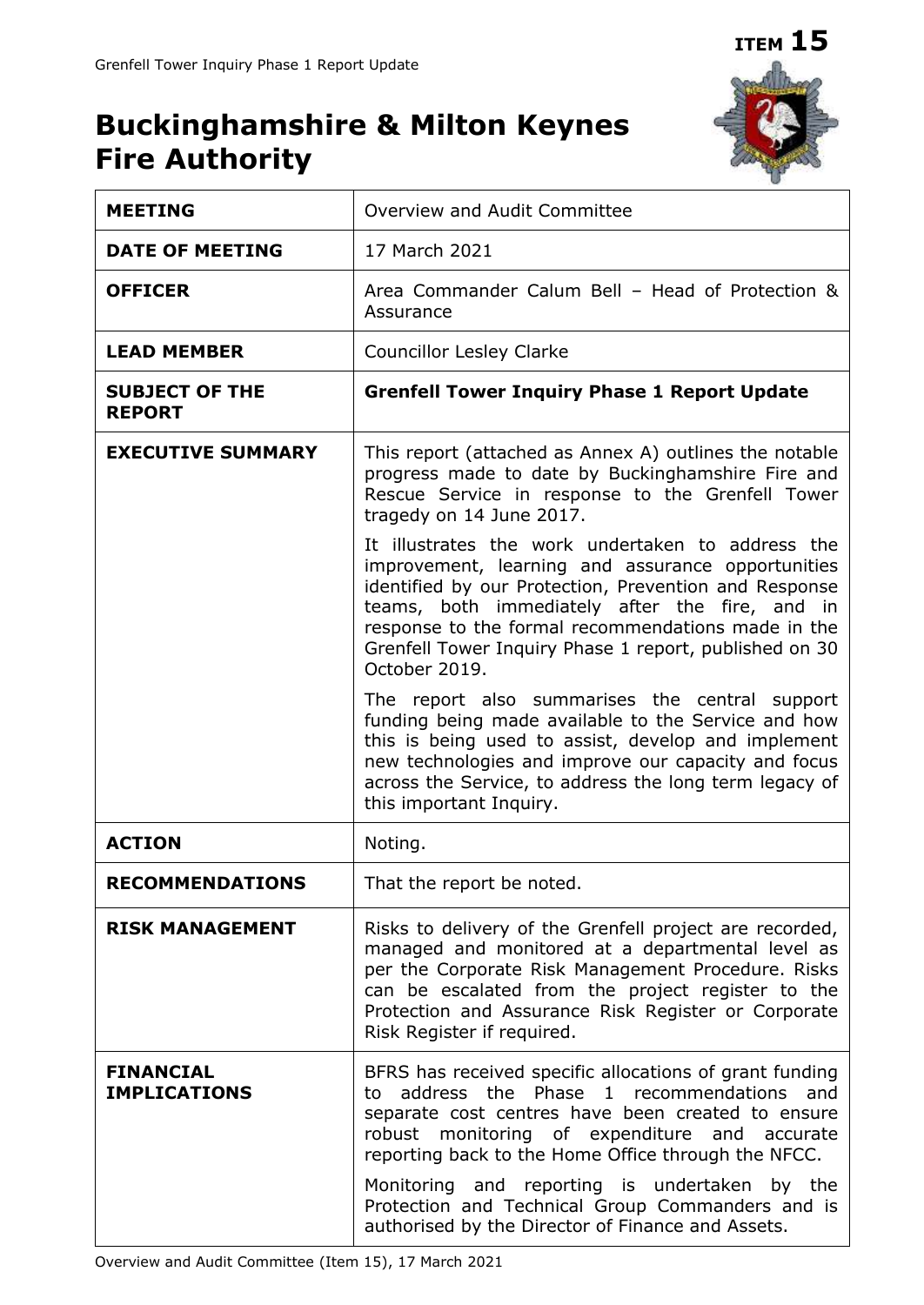| <b>LEGAL IMPLICATIONS</b>                                                         | Any legal implications are considered as the respective<br>strands of this project are implemented.                                                                                                                                                                                                                                    |  |  |  |
|-----------------------------------------------------------------------------------|----------------------------------------------------------------------------------------------------------------------------------------------------------------------------------------------------------------------------------------------------------------------------------------------------------------------------------------|--|--|--|
| <b>CONSISTENCY WITH</b><br>THE PRINCIPLES OF<br>THE DUTY TO<br><b>COLLABORATE</b> | Opportunities to align and collaborate are considered<br>routinely as part of this project, with regular<br>engagement with colleagues in Royal Berkshire and<br>Oxfordshire fire and rescue services.                                                                                                                                 |  |  |  |
|                                                                                   | The<br>call management (Control<br>Room)<br>recommendations in particular, are being addressed<br>and coordinated collaboratively through regular joint<br>meetings.                                                                                                                                                                   |  |  |  |
| <b>HEALTH AND SAFETY</b>                                                          | practical application of health and safety<br>The<br>management policies and procedures ensures our<br>health and safety compliance is demonstrated and<br>evidenced as we implement the respective strands of<br>this project.                                                                                                        |  |  |  |
| <b>EQUALITY AND</b><br><b>DIVERSITY</b>                                           | Equality, Diversity and Inclusion matters<br>are<br>considered routinely as each respective improvement<br>strand is implemented. For example, the introduction<br>of new Escape Hoods across the Thames Valley<br>included an equality impact assessment, which is<br>reflected within our guidance and information for their<br>use. |  |  |  |
| <b>USE OF RESOURCES</b>                                                           | <b>Communication with stakeholders</b>                                                                                                                                                                                                                                                                                                 |  |  |  |
|                                                                                   |                                                                                                                                                                                                                                                                                                                                        |  |  |  |
|                                                                                   | Regular stakeholder engagement is achieved, through<br>dedicated project coordinator role and active<br>a l<br>Grenfell project group.                                                                                                                                                                                                 |  |  |  |
|                                                                                   | The system of internal control                                                                                                                                                                                                                                                                                                         |  |  |  |
|                                                                                   | The project manager is responsible for daily oversight<br>and reporting of progress to the Head of Protection<br>and Assurance, via the Operational Assurance Group,<br>Performance Monitoring Board, and Overview and<br>Audit Committee.                                                                                             |  |  |  |
|                                                                                   | Monthly Grenfell project meetings are also scheduled                                                                                                                                                                                                                                                                                   |  |  |  |
|                                                                                   | to track and monitor progress.<br>The medium-term financial strategy                                                                                                                                                                                                                                                                   |  |  |  |
|                                                                                   | It is anticipated that the majority of improvements will<br>be made through current existing budgetary provision<br>and use of specific grant funding made available to<br>BFRS for the purpose of responding to Grenfell.                                                                                                             |  |  |  |
|                                                                                   | spends<br>monitored<br>Project<br>are<br>by the<br>Finance<br>Department through regular budget monitoring, and<br>any additional funding requirements will be applied for<br>through the normal growth bid process, if necessary.                                                                                                     |  |  |  |
| <b>PROVENANCE SECTION</b>                                                         | <b>Background</b>                                                                                                                                                                                                                                                                                                                      |  |  |  |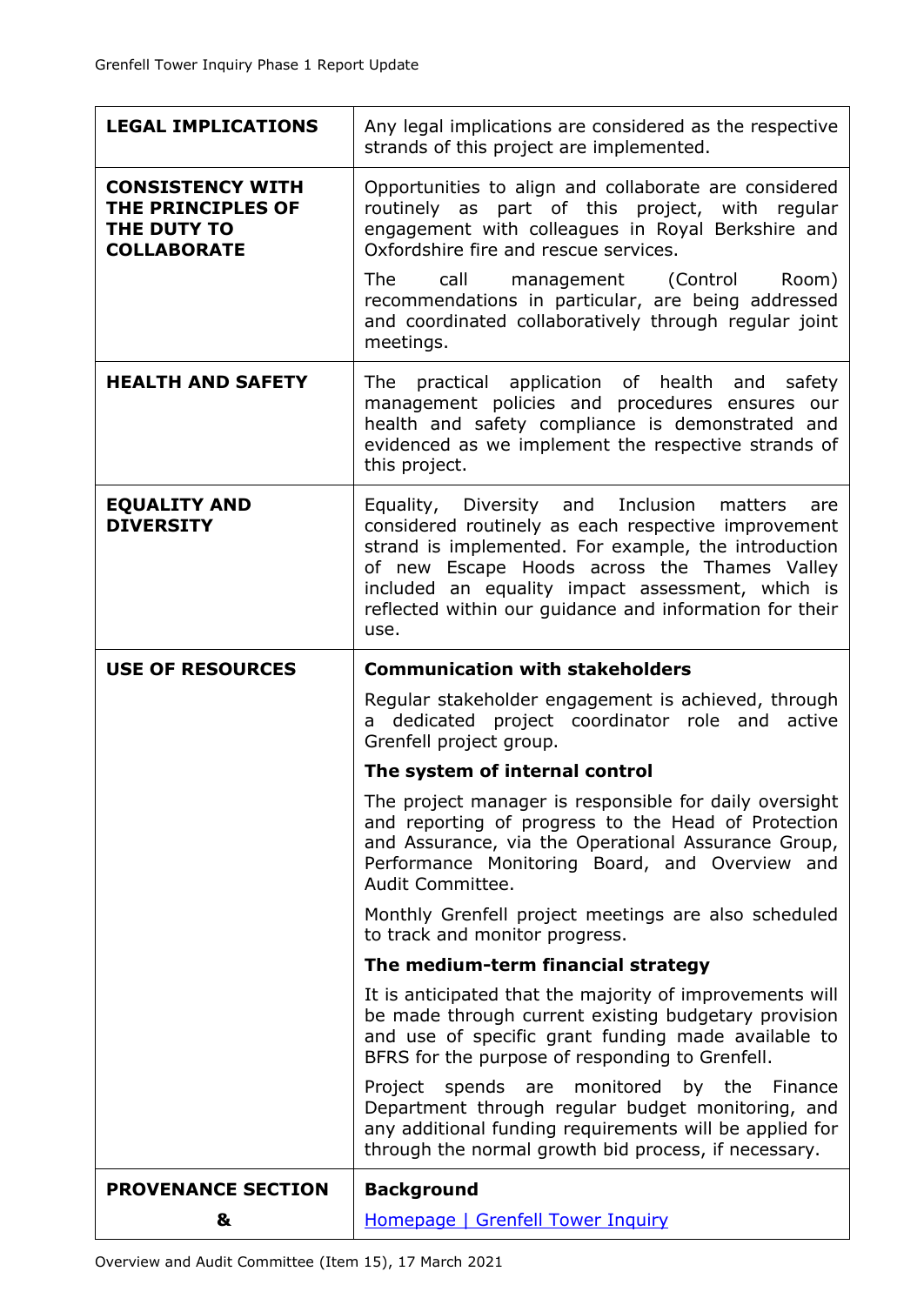| <b>BACKGROUND PAPERS</b>                       | <b>Phase 1 report   Grenfell Tower Inquiry</b>            |  |  |
|------------------------------------------------|-----------------------------------------------------------|--|--|
| <b>APPENDICES</b>                              | Annex A - GTI Phase 1 Report Update                       |  |  |
| <b>TIME REQUIRED</b>                           | 10 Minutes                                                |  |  |
| <b>REPORT ORIGINATOR</b><br><b>AND CONTACT</b> | Simon Tuffley<br>stuffley@bucksfire.gov.uk<br>07766781389 |  |  |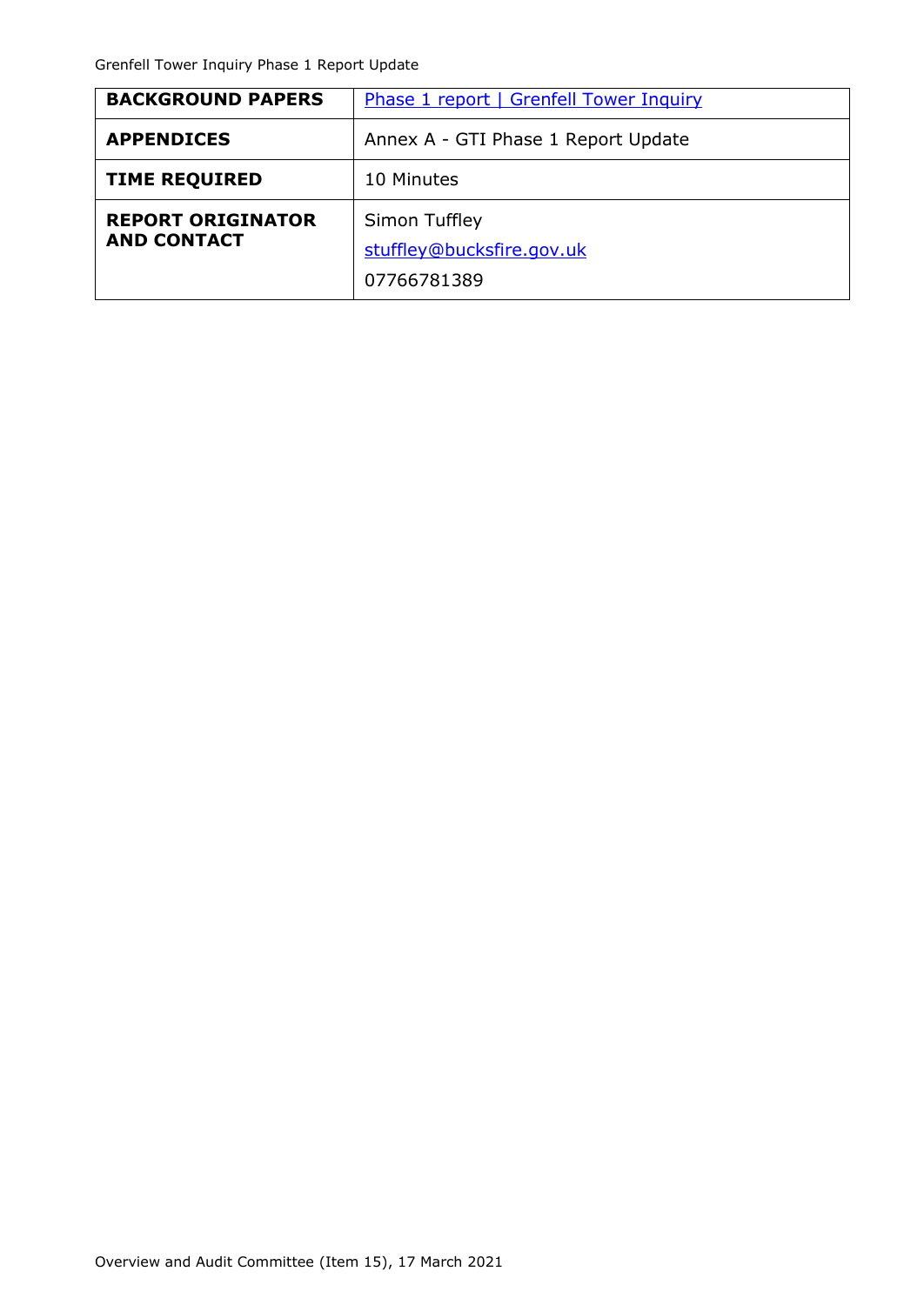# Grenfell Tower Inquiry Phase 1 Report



Image Source: https://www.parliament.uk/business/news/2019/june/government-give-update-on-grenfell-tower/

Buckinghamshire Fire & Rescue Service Update December 2020

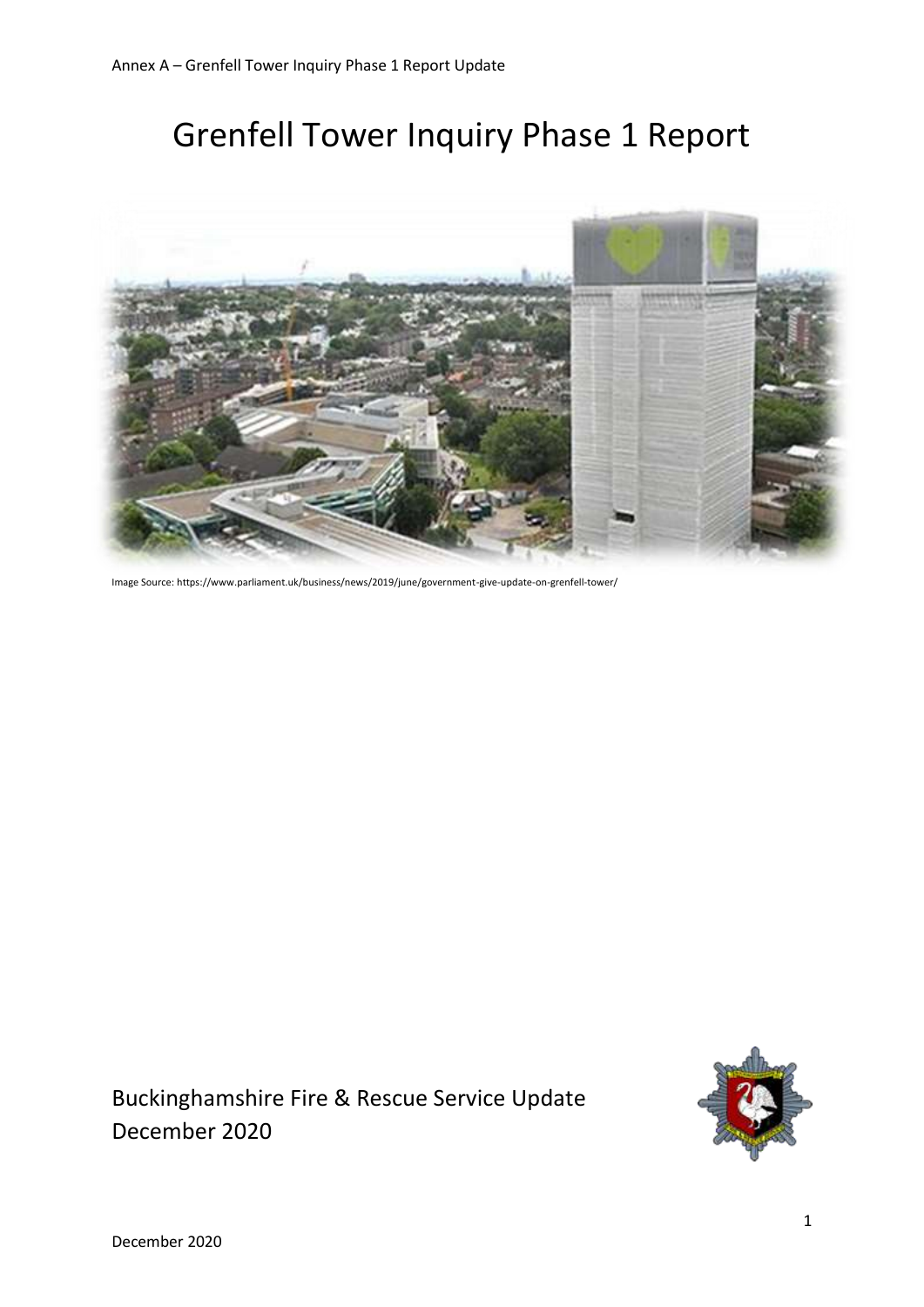#### **Contents**

- **1.** [Executive Summary](#page-5-0)
- **2.** [Introduction](#page-5-1)
- **3.** [Our initial Response Activities](#page-6-0)
- **4.** [Our initial Prevention Activities](#page-7-0)
- **5.** [Our initial Protection Activities](#page-8-0)
- **6.** [Our Operational Assurance Activities](#page-9-0)
- **7.** [The Grenfell Tower Inquiry Phase 1 Report](#page-10-0)
- **8.** [Our Improvement](#page-11-0) plan
- **9.** [Central funding](#page-12-0)
- **10.** [New equipment](#page-12-1) and capabilities for 2020/2021
- **11.** [Future opportunities and considerations](#page-15-0)
- **12.** [Breathing Apparatus and Positive Pressure Ventilation \(PPV\) training](#page-15-1)
- **13.** [Integrated Premises Risk Management](#page-15-2)
- **14.** [Collaboration and alignment opportunities](#page-16-0)
- **15.** [Protection growth and prioritisation](#page-16-1)
- **16.** [Training and Assurance](#page-16-2)
- **17.** [Conclusion](#page-16-3)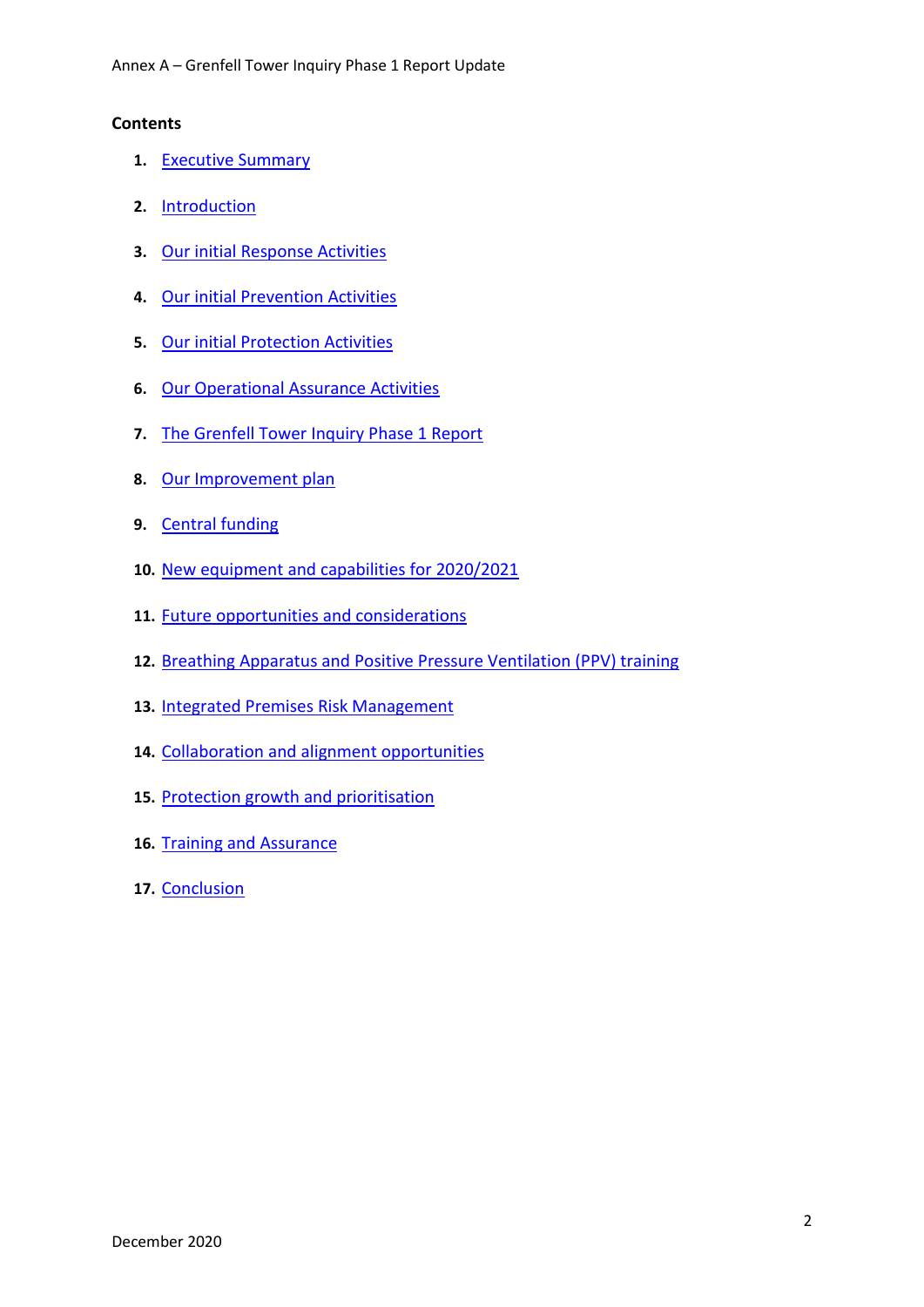# <span id="page-5-0"></span>**1. Executive Summary**

- 1.1 This report outlines the notable progress made to date by Buckinghamshire Fire and Rescue Service (BFRS) in response to the Grenfell Tower tragedy on 14 June 2017 (Grenfell) and illustrates the work undertaken to address the improvement, learning and assurance opportunities identified by our Protection, Prevention and Response teams, both immediately after the fire, and in response to the formal recommendations made in the Grenfell Tower Inquiry Phase 1 Report (Phase 1), published on 30 October 2019.
- 1.2 This report also summarises the central support funding being made available to BFRS and how this is being used to assist, develop and implement new technologies and improve our capacity and focus across the Service, to address the long term legacy of this important Inquiry.

# <span id="page-5-1"></span>**2. Introduction**

- 2.1 Grenfell was the most significant fire this Country has witnessed in living memory, and the ensuing Public Inquiry which was first announced the day after the fire, is still ongoing. Phase 1 established a factual narrative of events, and highlighted key organisational learning for the London Fire Brigade (LFB) and wider fire and rescue services. But the causes of these events, including how Grenfell Tower came to be in a condition which allowed the fire to spread in a way identified in Phase 1, will not be fully understood until the Phase 2 report is published.
- 2.2 Since Grenfell, BFRS has taken a broad range of actions to enhance the way it manages the risk of large and complex residential buildings, and we continue to interpret and implement the Phase 1 findings to inform our evolving improvement plans.
- 2.3 Some actions were carried out immediately after Grenfell and before the Phase 1 publication, whilst others await the legislative, technological, or coordinated national policy changes required to facilitate the recommended improvements.
- 2.4 It is relatively straight-forward to demonstrate how we already meet the recommendations in many areas, and indeed where those recommendations which do not require external influence have been met through policy change, equipment, investing in our staff and refocussing on the inherent risks presented by modern-day complex residential buildings. However, as a forward-leaning Service with a commitment to continual improvement, BFRS will go on to address the findings through an unceasing enhancement of services, and the way in which they are delivered, for many years to come.
- 2.5 In many ways, the learning from Grenfell will stay with us forever, and cannot be viewed as a project, or task and finish requirement.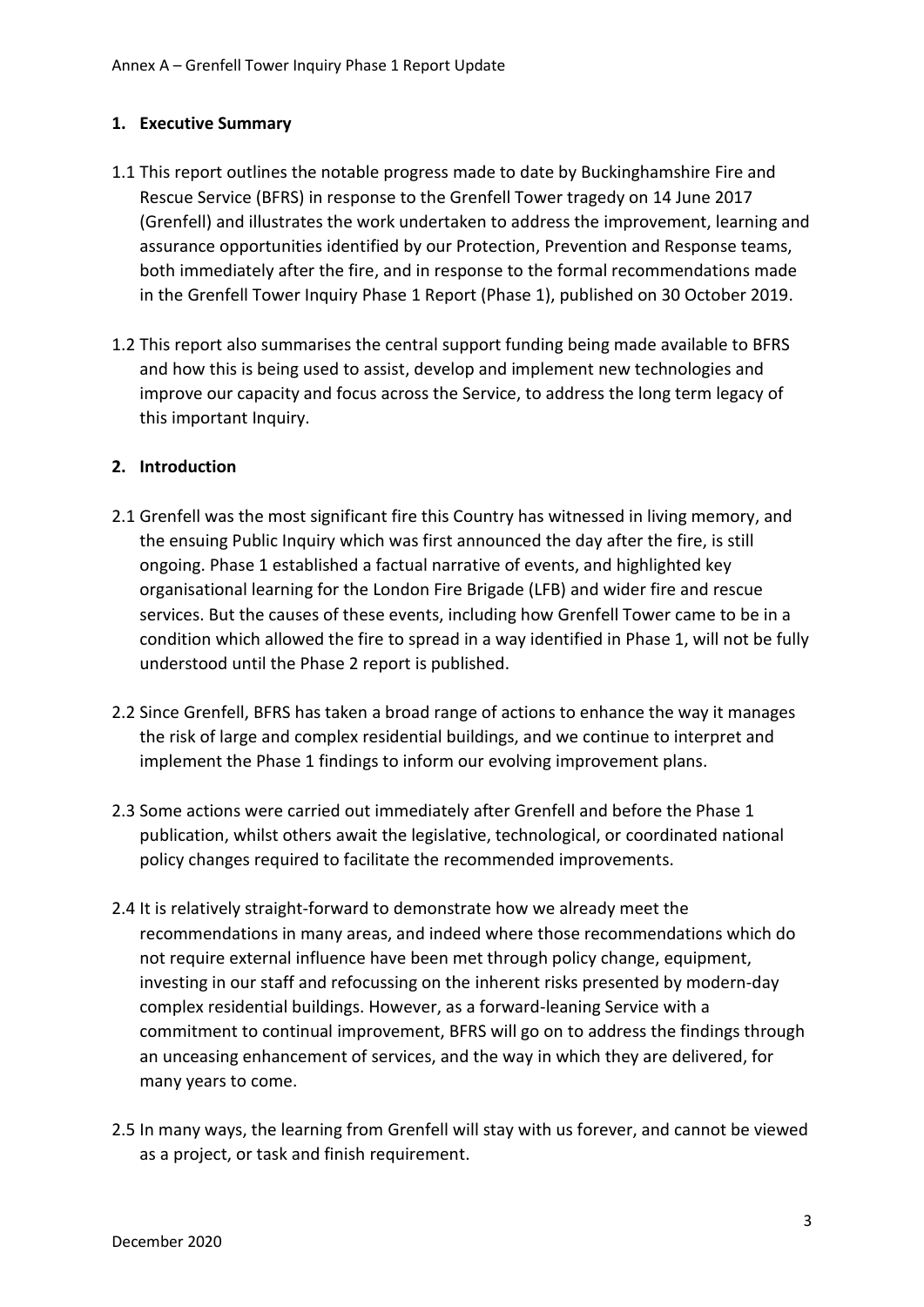# <span id="page-6-0"></span>**3. Our initial Response Activities**

- 3.1 In the immediate aftermath of Grenfell, it was apparent that the tragedy would have a profound and long-lasting impact on the UK fire & rescues services - It was no-longer foreseeable that large complex residential buildings would always behave as expected, or indeed as designed to behave, during a fire.
- 3.2 Therefore, ensuring BFRS was well-prepared for the findings in the long-term, as well as establishing any immediate actions to enhance our approach to these risks became the priority. The Senior Management Team commissioned this early work through the Head of Service Delivery, who at the time held responsibility for Response, Protection and Prevention activities.
- 3.3 The Response Policy Team, which has oversight of the Site-Specific Risk Information database, ensuring our obligations under Section 7 (2) (d) of the Fire and Rescue Services Act, 2004 (the Act), immediately set about conducting a review of all high-rise risks. The Data and Intelligence and Risk Information teams worked together, utilising mapping software to confirm every structure across Buckinghamshire and Milton Keynes which was over 18 metres in height (this included Church spires and large single-storey buildings, as well as other large buildings which would not normally be categorised as high-rise) and then examined this data further to establish and confirm a detailed record of every building (residential or commercial) of six floors and over, to give us the confidence that we fully understand the high-rise risks within our area.
- 3.4 Each building was automatically given a "high-risk" status, which triggers an annual review and site visit by the local fire station, as well as the production of a tactical plan to assist crews should there ever be an incident there. Once completed, the risk information and plans are made available on all frontline appliance Mobile Data Terminals, and are shared with neighbouring services up to 10km from the risk site.
- 3.5 This work identified and closed some gaps in our risk knowledge, and we are now in a stronger position in terms of our preparedness for high-rise firefighting. We were also reassured that our approach to our obligations under Section 7 (2) (d) of the Act were robust; and this was compounded some time later in Her Majesty's Inspectorate of Constabularies and Fire and Rescue Services (HMICFRS) inaugural BFRS Inspection report, published in December 2019.
- 3.6 Whilst we awaited any further changes to national high-rise firefighting policy, we also issued interim guidance for operational considerations relating to building manager's Stay-Put procedures and the evacuation requirements of large residential buildings. The guidance required Response and Protection teams to establish the evacuation strategy for each specific building during intelligence gathering for inclusion in the Site-Specific Risk Information. The guidance also raised awareness in considering a move from Stay-Put to Simultaneous Evacuation (Get Out) during a fire, and highlighted the foreseeable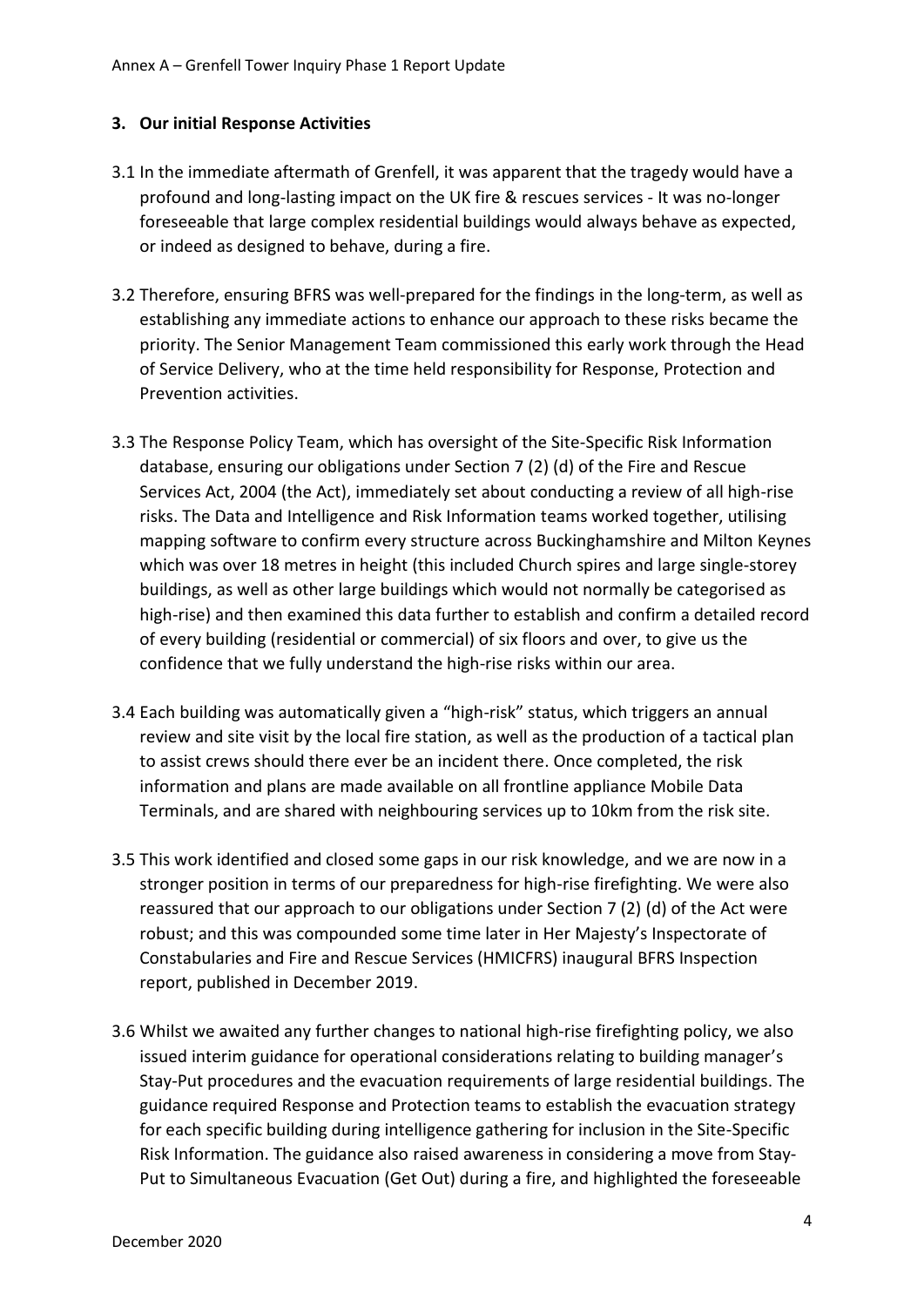scenarios where incidents occur in high-rise residential buildings that challenge both the structural integrity and compartmentation in the event of fire; therefore challenging the appropriateness of a 'Stay Put' strategy. The guidance also reiterated the Incident Commander's authority to review the evacuation strategy for the building from an operational perspective.

- 3.7 The existing policy and training packages for operational staff were also reviewed, drawing attention to the need for external safety observers to monitor external fire spread from the compartment of origin, and to clarify the risks of how combustible exterior materials and poor building management can lead to accelerated fire growth.
- 3.8 Our Pre-determined Attendance (PDA) for high-rise buildings was reviewed and confirmed to be appropriate, and we worked with our colleagues in Thames Valley Fire Control Service (TVFCS) to be assured that the right PDA was attached to every high-rise risk in BFRS.
- 3.9 We had already introduced "high-rise equipment packs" to our whole-time appliances to assist in operating our specific high-rise procedures. But in response to Grenfell, we took further action to extend this provision to all frontline appliances; thereby enhancing our capability and preparedness across the whole fleet.
- 3.10 Once we were satisfied with our initial remedial actions, we turned attention to ensuring our preparedness for introducing any changes in National Operational Guidance (NOG), by engaging in the consultation processes, and ensuring NOG was fully implemented across the Thames Valley, through an aligned perspective.

#### <span id="page-7-0"></span>**4. Our initial Prevention Activities**

- 4.1 Prevention team analysis confirmed the nature of the residency in our high risk residential buildings can sometimes be out of the control of the planning and emergency response. We were aware that there is a general shortage of Local Authority housing stock, leading to vulnerable adults and families being placed in some of our highest risk premises; with some residents having significant lengths of tenure.
- 4.2 In our experience, residents could be in private leasehold arrangements, Council or Housing Association tenants, or in emergency accommodation - both short & long term, at times with a fast turnover of residents.
- 4.3 A broad range of vulnerabilities are known to be present in our high risk buildings; people with a disability, UK and non-UK Nationals (presenting language barriers), overcrowded accommodation and individual vulnerabilities such as oxygen dependency, hoarding, drug and alcohol dependency and low income, high working-age benefit recipiency.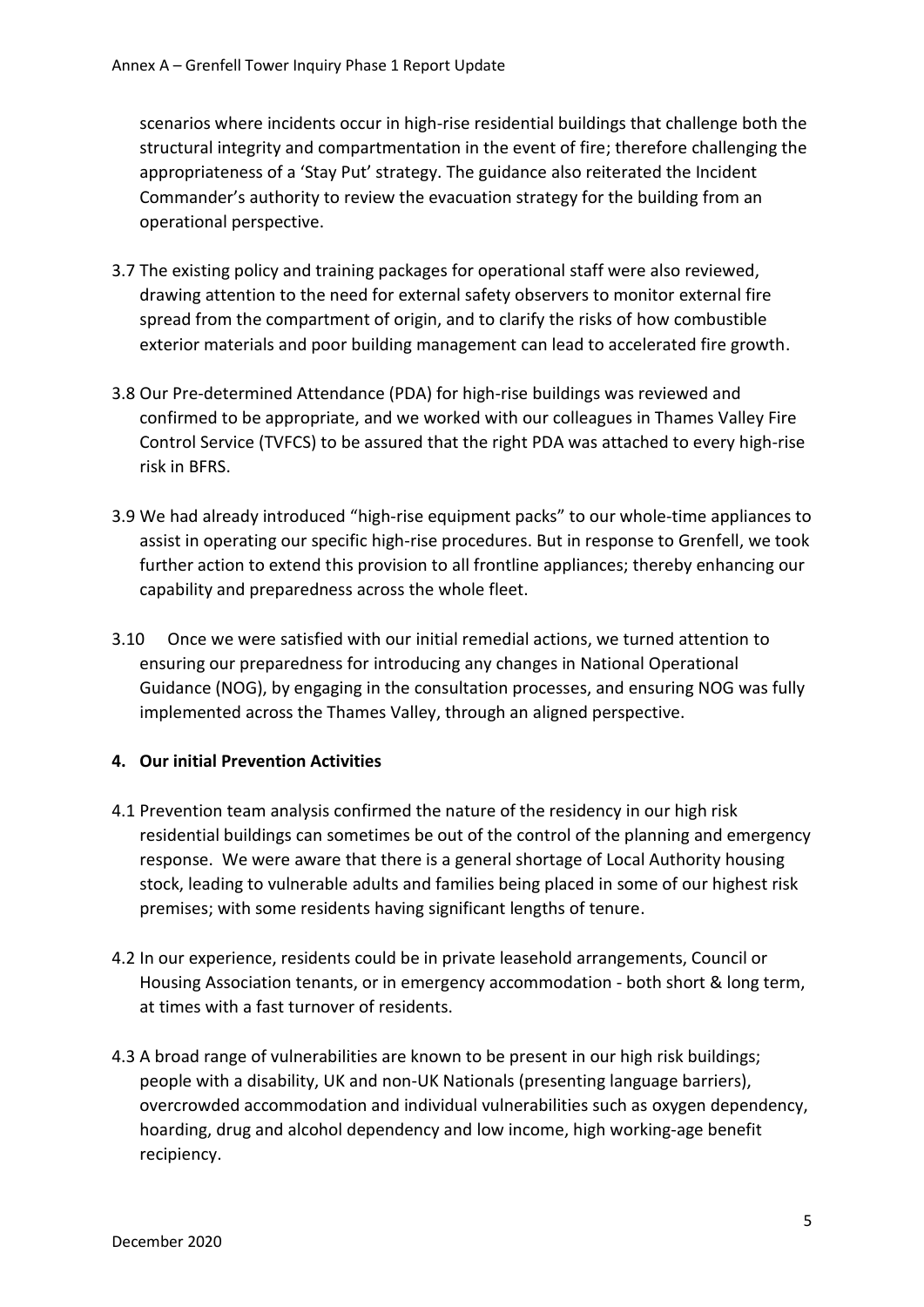- 4.4 Engagement sessions (post Grenfell) were organised, but poorly attended**.** Then, following a small fire at one of our high-rise buildings, significant further engagement was planned and delivered; again with a generally poor uptake from residents.
- 4.5 Work with the relevant Councils and agencies was enhanced and the Prevention teams developed better links with Resident Associations. Prevention teams and operational crews enhanced their engagement activity and stations planned to include regular engagement with high-rise and other high /medium risk residential buildings.
- 4.6 The Central Prevention Team used a number of additional resources that can be provided to help keep residents safe where appropriate. This includes flame retardant bedding, heat alarms, Carbon Monoxide alarms and personal suppression systems, where appropriate.
- 4.7 BFRS also wrote to every address/resident in the six highest risk buildings within our area, in an attempt to promote further engagement.
- 4.8 Building policies are developed by the Duty Holders and should capture both the building and the occupancy risk. At the time of Grenfell, Stay-Put was in place across the majority of our high-rise residential premises; and with a few exceptions this continues to be the case.

# <span id="page-8-0"></span>**5. Our initial Protection Activities**

- 5.1 The Protection Team were cognisant of the range of construction types in use in modern building construction and refurbishment, and that construction methods continually evolve. In the immediate wake of Grenfell, the team established those buildings that utilised non-flammable and flammable cladding (whether that be Aluminium Composite Materials (ACM) or not), and those predominantly built with traditional materials. They worked proactively alongside Duty Holders to advise and support, as well as liaising with our Response Policy and Prevention teams to ensure the wider Service Delivery were aware of any highlighted risks.
- 5.2 The team were also aware that the age of the building and the way it has been managed, maintained and/or adapted, can cause fire safety issues. Adding to that, inherent concerns that not all of the range of systems that can be put in place to detect fire and raise the alarm were guaranteed to be installed, or maintained appropriately by Duty Holders.
- 5.3 Timber framed and partially timber framed buildings also continued to be an area of concern, as they are regularly utilised as a cost effective and time efficient method of construction. The Protection team were aware that the reintroduction of the Sitesafe Scheme should ensure the FRS is notified of these risks at an appropriate stage of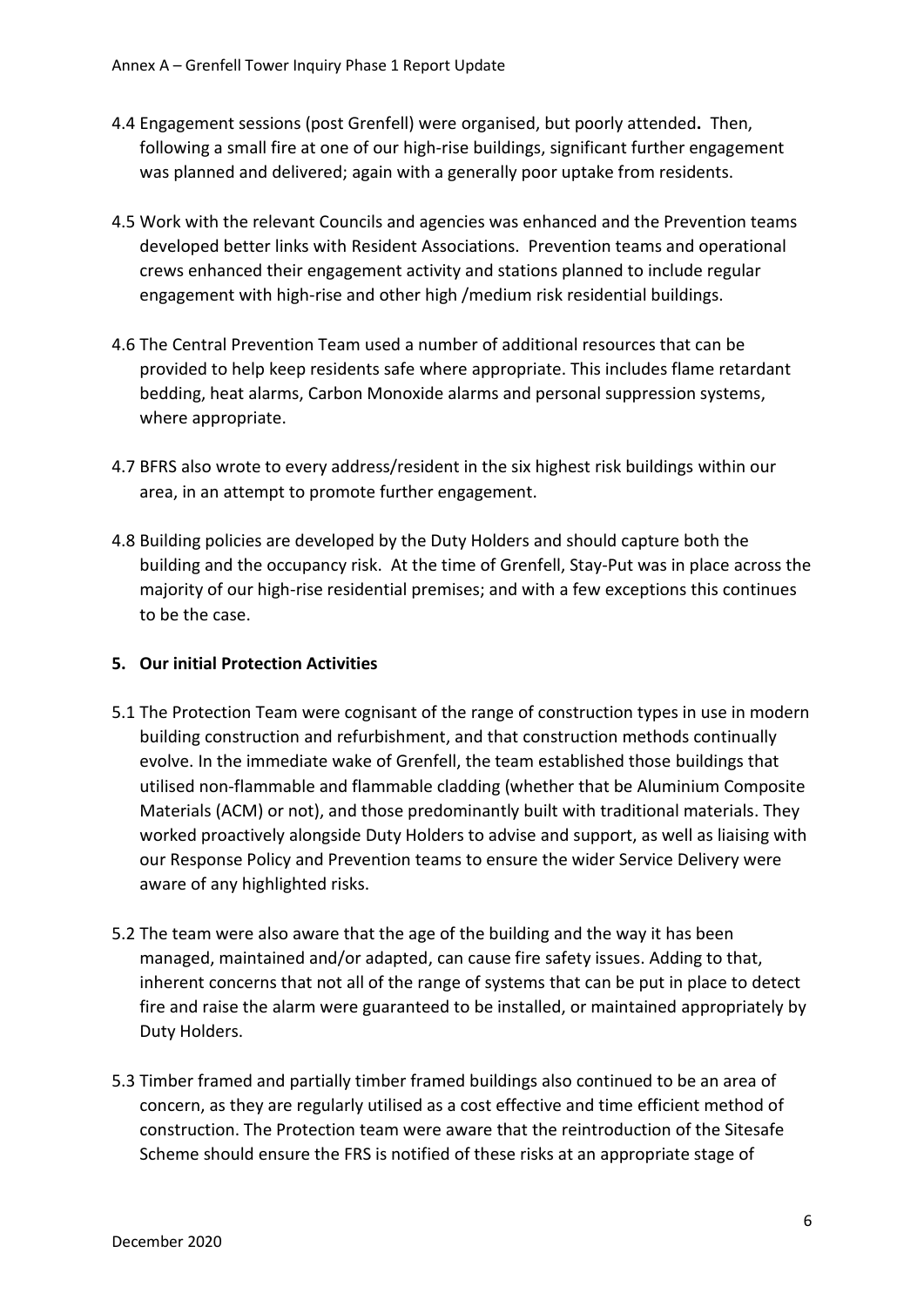development, and were engaged in ensuring that the notifications were made.

- 5.4 The team focused their Building Safety activity on the highest risk premises, and as the Enforcing Authority for the common areas of high-rise buildings, engaged with Duty Holders to maintain compliance in the areas where responsible, taking enforcement action wherever necessary and appropriate.
- 5.5 In areas confirmed that the FRS is not the Enforcing Authority. I.e. where Housing and Building Control are responsible (including the external structure and cladding), the Protection team liaised with the relevant Enforcing Authority for that area of the building.
- 5.6 We also continued to engage with Local Authorities, and others to promote the installation of sprinklers.

#### <span id="page-9-0"></span>**6. Our Operational Assurance Activities**

- 6.1 As we responded to the wake of Grenfell, it was necessary to assure our preparedness through thematic reviews and external audit. Our Operational Assurance Team ran a focus on high-rise incidents to assess our policy, procedure, skills, knowledge and understanding, which was consolidated within the Service-wide exercise schedule, including some practical high-rise scenarios.
- 6.2 Additionally, in November 2019 an external provider with independent sector competence, Operational Assurance Ltd (OAL), were commissioned to conduct an independent audit of our high-rise preparedness:
	- $\triangleright$  The audit tested the management of incidents in high-rise buildings to ascertain how effectively operational staff in BFRS understand and apply operational procedures relating to fires in high-rise locations.
	- ➢ OAL sought to determine how closely BFRS current high-rise policy and Tactical Operational Guidance (TOG) in accord with National Operational Guidance (NOG).
	- ➢ BFRS high-rise training methodologies were also evaluated by OAL and a largescale exercise attended to establish how effective BFRS training activities are in ensuring the competence of operational staff.
	- $\triangleright$  The audit sought to determine how effectively BFRS identifies, develops, records and communicates Site Specific Risk Information (SSRI) regarding high-rise buildings to its operational staff and consequently how effectively Incident Commanders apply SSRI in their planning.
	- $\triangleright$  In undertaking this element of review OAL sought to establish how effectively Thames Valley Fire Control Services (TVFCS) process and communicate risk critical information to the Incident Commanders at high-rise building fires.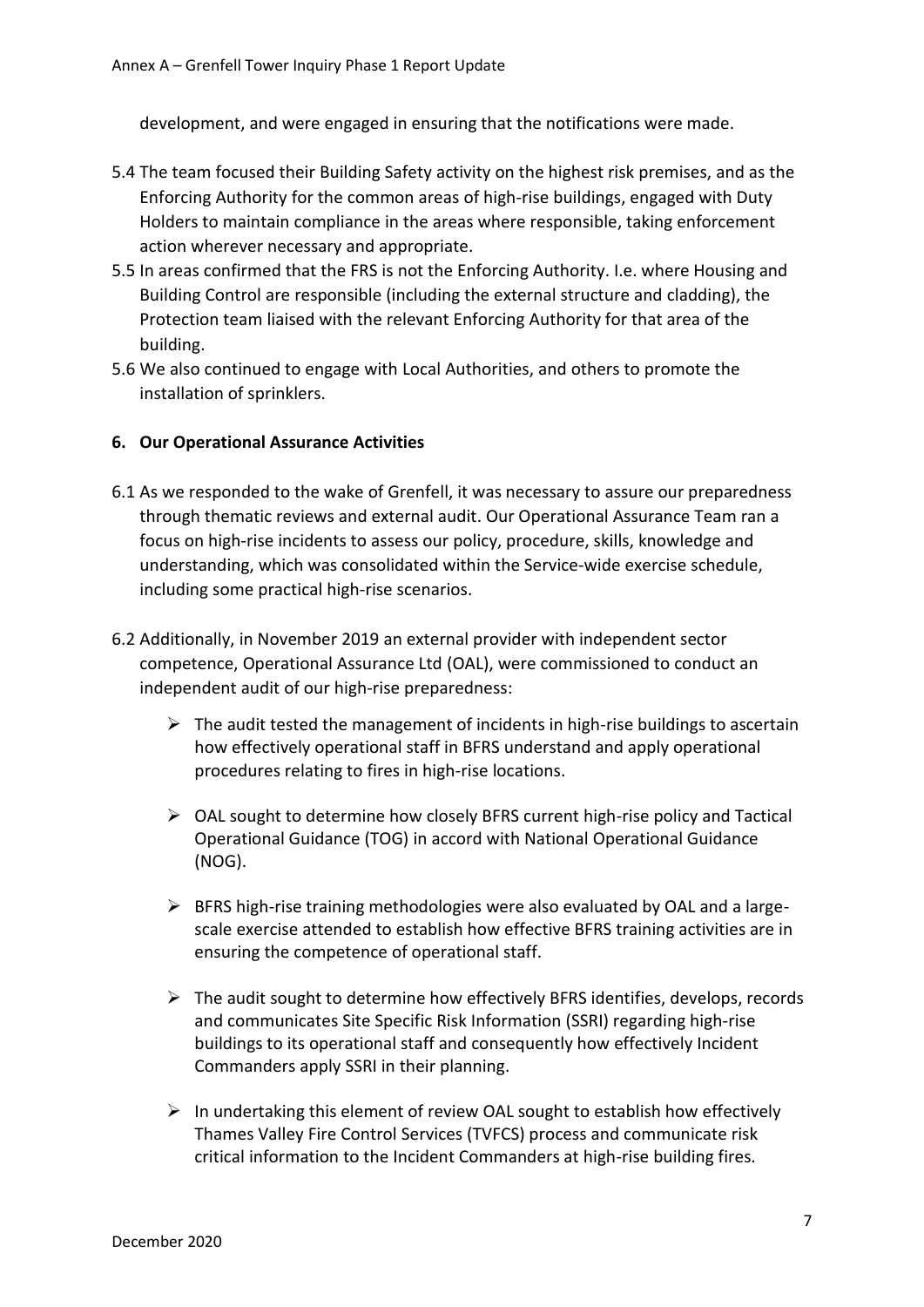- ➢ Additionally, OAL sought to establish how effective are BFRS current prevention activities in targeting matters affecting high-rise buildings
- 6.3 The audit findings were reported to the Senior Management Team and Operational Assurance Group, serving as a valuable benchmark and check point review to complement and assist with our improvement journey.

# <span id="page-10-0"></span>**7. The Grenfell Tower Inquiry Phase 1 Report**

- 7.1 The Phase 1 report was published on 30 October 2019 in six parts. Part I gives a broad introduction to the events that took place and a description of Grenfell Tower itself and of the organisation of the London Fire Brigade (LFB) , Part II gives a detailed narrative account of the fire and the steps taken in response to it, Part III describes Sir Martin Moore-Bick's conclusions about the origin and development of the fire and his analysis of the response of the LFB and the other emergency services which attended the incident, Part IV is a summary of the tributes paid to their loved ones by their families and friends, Part V gives recommendations arising out of the findings made earlier in the report, and Part VI looks ahead to identify some matters of particular importance on which the Inquiry will concentrate its attention in Phase 2
- 7.2 To build upon our previous work, the Phase 1 Report gave some clear improvement themes from the Inquiry which could be translated into an improvement plan. Notably, the report highlighted some key recommendation themes for the LFB and the wider FRSs, as well as a detailed narrative section (chapter 33) with a series of recommendations and explanations as to why each recommendation is being made.
- 7.3 Throughout November 2019, BFRS managers extracted and considered the 46 recommendations from the narrative section within chapter 33, and it was clear that whilst there was a great deal of focus on improvements at a local level, much of the changes recommended for building safety would rely on legislative change.
- 7.4 It was also imperative that fire and rescue services took a coordinated approach to addressing the recommendations, which is where the National Fire Chiefs Council (NFCC) and the Central Programme Office (CPO) would play a significant role.
- 7.5 For example, the CPO reviewed and published revised National Operational Guidance (NOG) in evacuation and high-rise procedures during summer 2020. These changes fed into the Thames Valley Operational Alignment Programme's existing project to implement NOG across the Thames Valley. Through this project, we drove change to high-rise and evacuation procedure in Buckinghamshire, Oxfordshire and Royal Berkshire which is now aligned with national best practice. The CPO will continue to review best practice in high-rise and evacuation, and as more research and evidence is made available, BFRS will continue to evolve our methods of delivery.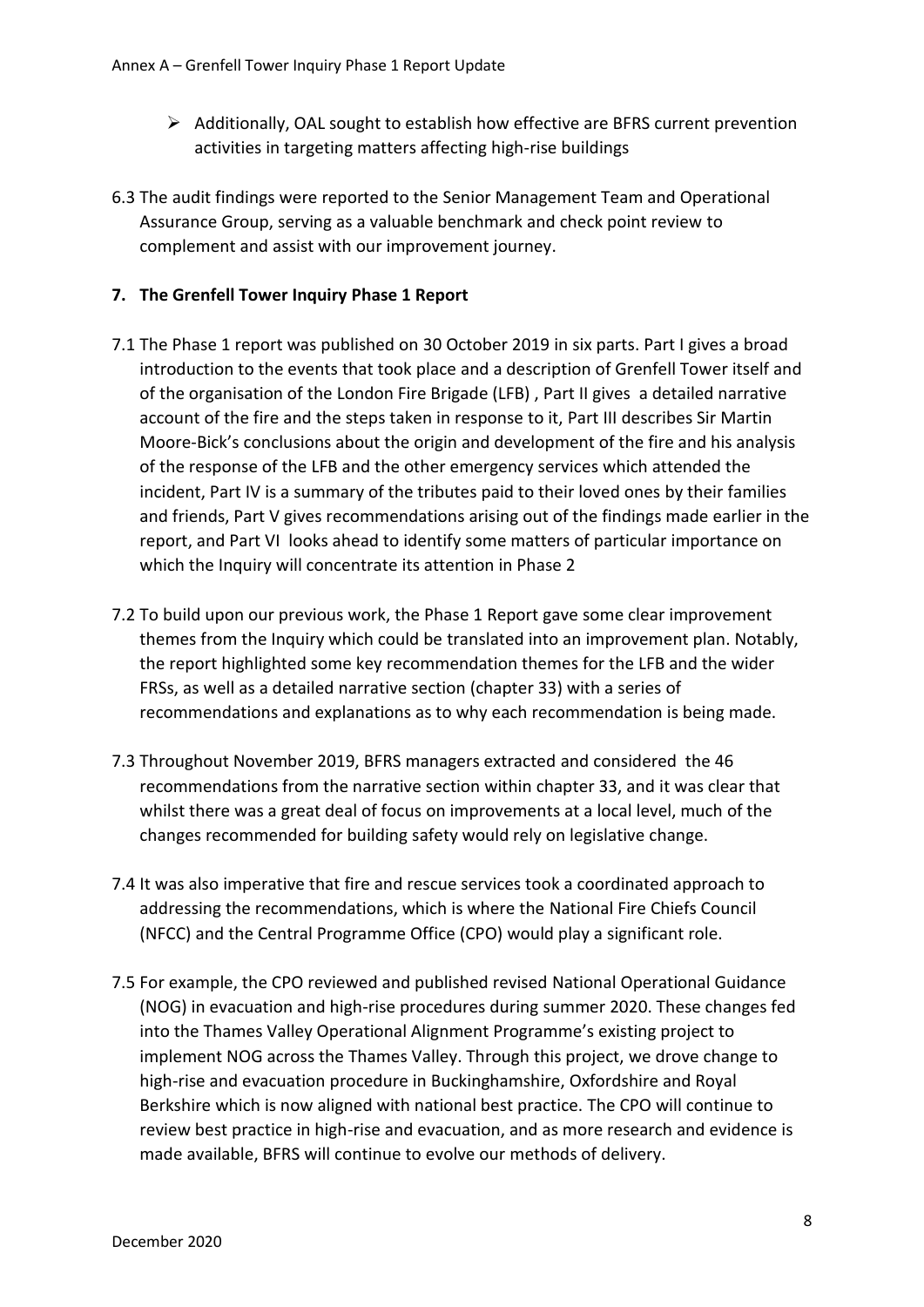# <span id="page-11-0"></span>**8. Our Improvement plan**

8.1 Since the Phase 1 report was published, the 46 recommendations have been incorporated into a stand-alone improvement plan, coordinated through the Technical Team and sponsored by the Head of Protection and Assurance. Oversight is managed through a Grenfell Working group, who report progress to the Overview and Audit Committee via the Performance Monitoring Board and Operational Assurance Group.

| <b>Status</b>                                                                        | Recommendation<br>does not apply<br>directly to BFRS | Recommendation directly<br>applies to BFRS for action | Combined<br>actions |
|--------------------------------------------------------------------------------------|------------------------------------------------------|-------------------------------------------------------|---------------------|
| <b>BFRS</b> has made<br>preparations for this<br>change and is ready to<br>implement | 13                                                   | N/A                                                   | 13                  |
| Currently in progress                                                                |                                                      | 17                                                    | 18                  |
| <b>Complete</b>                                                                      |                                                      | 13                                                    | 15                  |
| Total                                                                                | 16                                                   | 30                                                    | 46                  |

A summary table of progress is provided below as *figure 1.*

*Figure 1*

- 8.2 In early 2020, an organisational restructure resulted in a project coordinator being identified, to provide support and coordination to the project team. The work commenced as a project in June 2020. BFRS is making significant progress against the actions. This is in part due to the preparatory work completed by Protection, Prevention and Response teams since 2017, but also includes new work since Phase 1, and other associated projects.
- 8.3 The majority of complete actions are a direct result of our approach to adopting National Operational Guidance as best practice across the Thames Valley. The introduction of revised high-rise and evacuation procedures, along with a fresh approach to all our operational guidance has ensured we continue to be well-prepared and able to meet many of the recommendations.
- 8.4 The majority of "in-progress" recommendations will complete once the Command and Control National Operational Guidance is published and adopted. Further progress will also be made against these actions, once testing has provided the necessary assurance that our improvements have satisfied the recommendations in practice. These are being considered through the Joint Coordination Group of the Thames Valley Fire Control Service and through our Operational Assurance team..
- 8.5 Fourteen of the recommendations require legislative change. BFRS has ensured it is prepared for the changes when they become Law and is monitoring the impact of any new revised legislation as it progresses through Parliament and the House of Lords.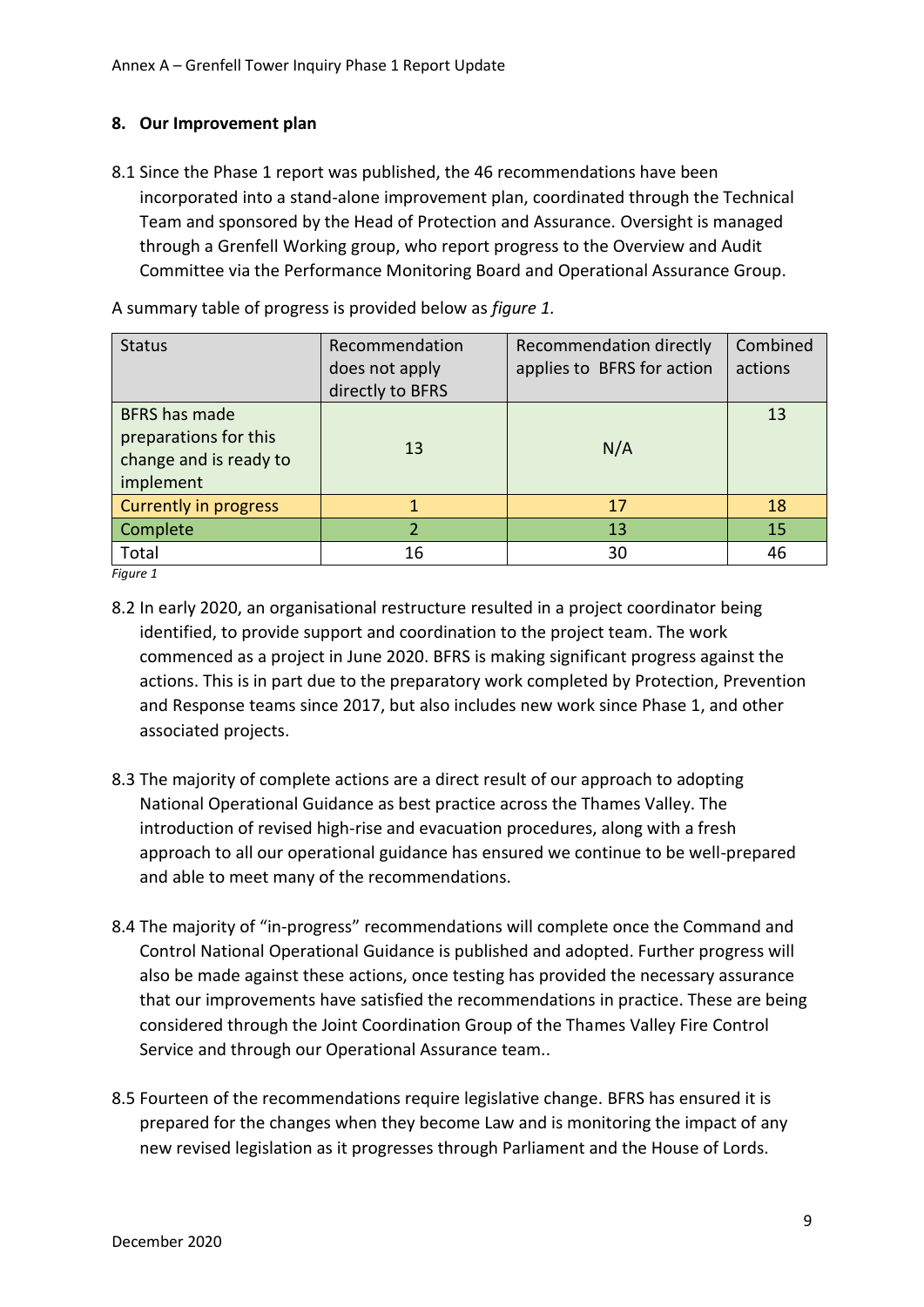# <span id="page-12-0"></span>**9. Central funding**

- 9.1 In April 2020, Lord Greenhalgh, Minister of State for Building Safety, Fire and Communities, wrote to all fire and rescue services to announce a total combined grant of £16m to be allocated to FRSs, which would be allocated based upon the number of high-risk buildings within each area. The additional one-year central funding arrangements are intended to support and assist with implementing the Phase 1 findings.
- 9.2 As part of this initial provision, BFRS received a one-year funding payment of £123,549.85 to make a significant impact in driving improvement in Protection. Acceptable expenditure includes cost incurred to allocated workforce and/or investment in technology.
- 9.3 A further £60,000 has been allocated to facilitate a professional review of all high-rise residential buildings over 18 metres, by the end of December 2021. The review findings will report to the NFCC Fire Protection Board.
- 9.4 In July 2020, Lord Greenhalgh wrote again to all fire and rescue services to announce an additional £7m of infrastructure funding to support delivery of the lessons and relevant recommendations on the Grenfell Tower Inquiry Phase 1 report. This funding is specifically to assist in delivering genuine change to increase resilience, with particular focus on communications infrastructure, including the management of multiple life safety calls.
- 9.5 £5.4m of the total fund has been allocated to FRSs to support local implementation of the technical changes being driven through the NFCC. The fund has provided £46,253.86 to BFRS, which is being utilised for the research, development and procurement of new operational equipment to assist in managing a major fire.
- 9.6 The remaining £1.6m will be used to support communications improvements, such as Multi-Agency Incident Transfer (MAIT), Airwave announcement talk group and updating Fire Survival Guidance, and is yet to be allocated.

# <span id="page-12-1"></span>**10. New equipment and capabilities for 2020/2021**

10.1 There has been significant focus on improving our high-rise response capability throughout 2020, and it is important for us to introduce new technologies in a coordinated manner in harmony with Thames Valley colleagues and national policy change**.**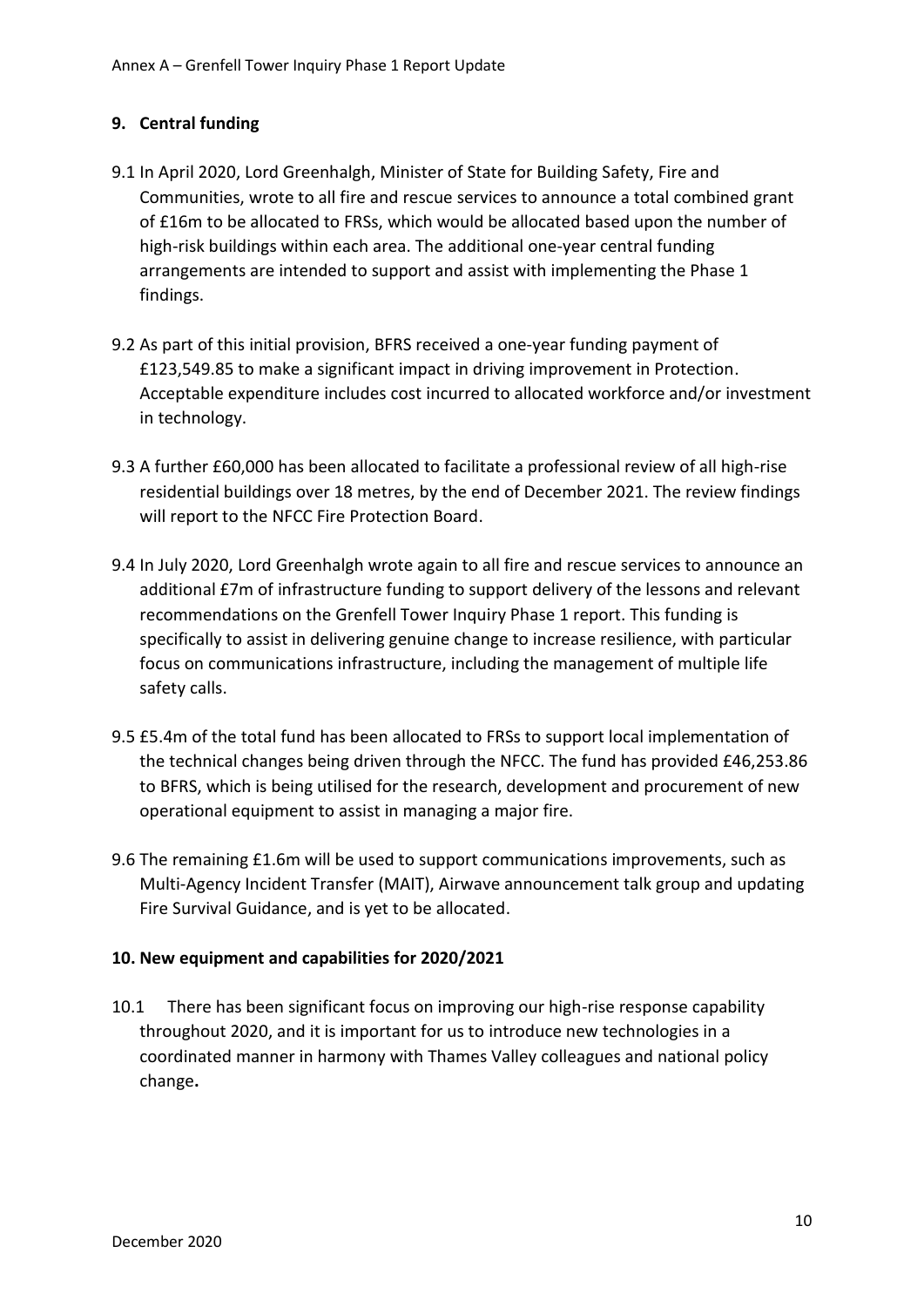#### 10.2 Escape Hoods



In 2020, Escape Hoods were introduced to all pumping appliances and Turntable Ladders in BFRS, bringing additional rescue capabilities to our operational crews. The Escape Hood is deployed to members of public who are unable to escape due to the presence of smoke or fire generated harmful gases, or for those who will be exposed to smoke or fire generated gases during the course of being rescued or evacuated. The escapes hoods can be deployed to assist the public at any fire rescue situation, and are not just limited to high-rise fire situations.

Image Source: https://www.draeger.com/en-us\_us/Products/PARAT-Escape-Hoods

#### 10.3 High Rise Information Boards



BFRS Research and Development has also developed a high-rise information board to assist with the logistics of managing a simultaneous evacuation from large residential buildings. After the successful trial in Milton Keynes, these boards are being rolled out to fire appliances and our command unit, as well as some specific high-risk buildings where "waking watch" briefs are being managed by the Duty Holder.

Whilst effective, these boards will hopefully be complimented in the future by technological solutions as described in the Grenfell recommendations.

#### 10.4 Smoke Curtains



The BFRS Research and Development team is also conducting a trial in the use of smoke curtains.

Image Source: https://internationalfireandsafetyjournal.com/big-fire-ventilation-smoke-blocking-curtain/

If proven to be effective, the smoke curtains will be utilised for protecting escape routes of large residential buildings to assist with simultaneous evacuation during firefighting operations. This could prove especially useful in premises where the single protected stairwell becomes the scene of firefighting operations, as well as the means of escape.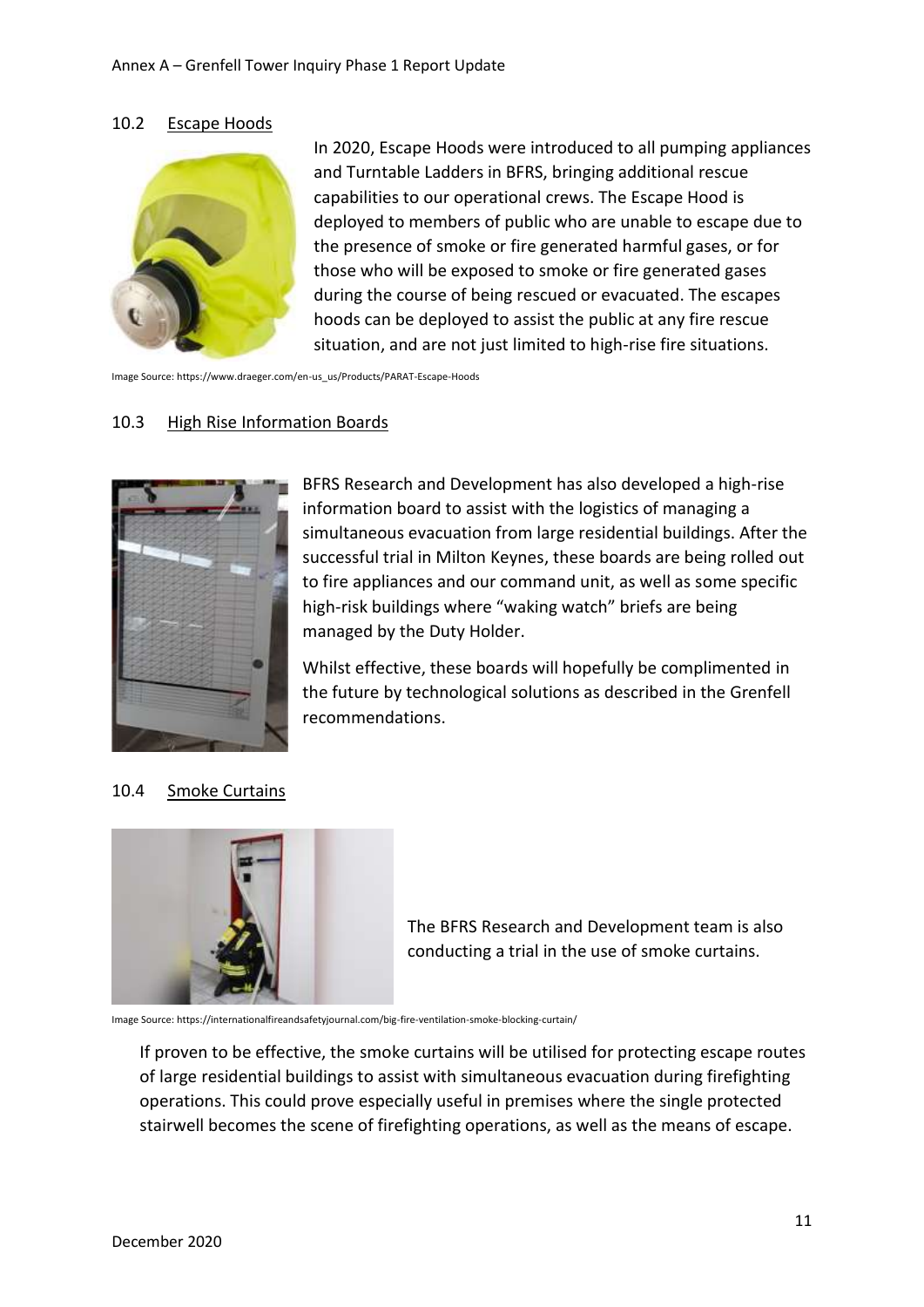#### 10.5 Premises Information Boxes



BFRS staff have been proactive with Duty Holders in promoting the use of Premises Information Boxes (PIBs) to assist crews when attending high-risk residential buildings. All appliances now carry a full range of master keys to enable access to the various boxes available on the market, and we are supporting Duty Holders locally and within the NFCC to develop an industry standard to the type of information held within these boxes.

Image Source: https://www.gerdasecurity.co.uk/productsandsolutions/premises-information-box-pib-systems.aspx

#### 10.6 Fog Spikes



The Delta Fog Spike is designed to introduce water from high pressure hose reels in the form of small droplets into enclosed areas without the need for a large opening that would increase ventilation and the flow of air to the fire. The Fog Spikes were introduced to BFRS in 2020, and have multiple uses, including in some high-rise situations. Crews can utilise the new equipment to mitigate the risk of a wind-driven fire from a place of relative safety from outside the fire

compartment, as well as penetrating water into cavities and voids where there is difficult access to where fire has taken hold.

#### 10.7 Wi-Fi connectivity on the incident ground – Emergency Services Network (ESN) ready



During 2020, the Technical team trialled an ESNready wireless modem on the Incident Command Unit, with a view to replacing the previous technology and identifying any opportunities for improving network access across the wider fleet.

Image Source: www.cradlepoint.com

The successful trial has presented options to enhance remote connectivity when working in the field, potentially improving user access to premises risk management information, building safety information, mapping and weather information, and collaborative tools such as Resilience Direct and MS Teams.

The modem introduced to the Incident Command unit is a more cost-effective way of providing connectivity than the previous satellite technology and has the added benefit of being ESN ready. Further trials will include accessing the ESN network in due course.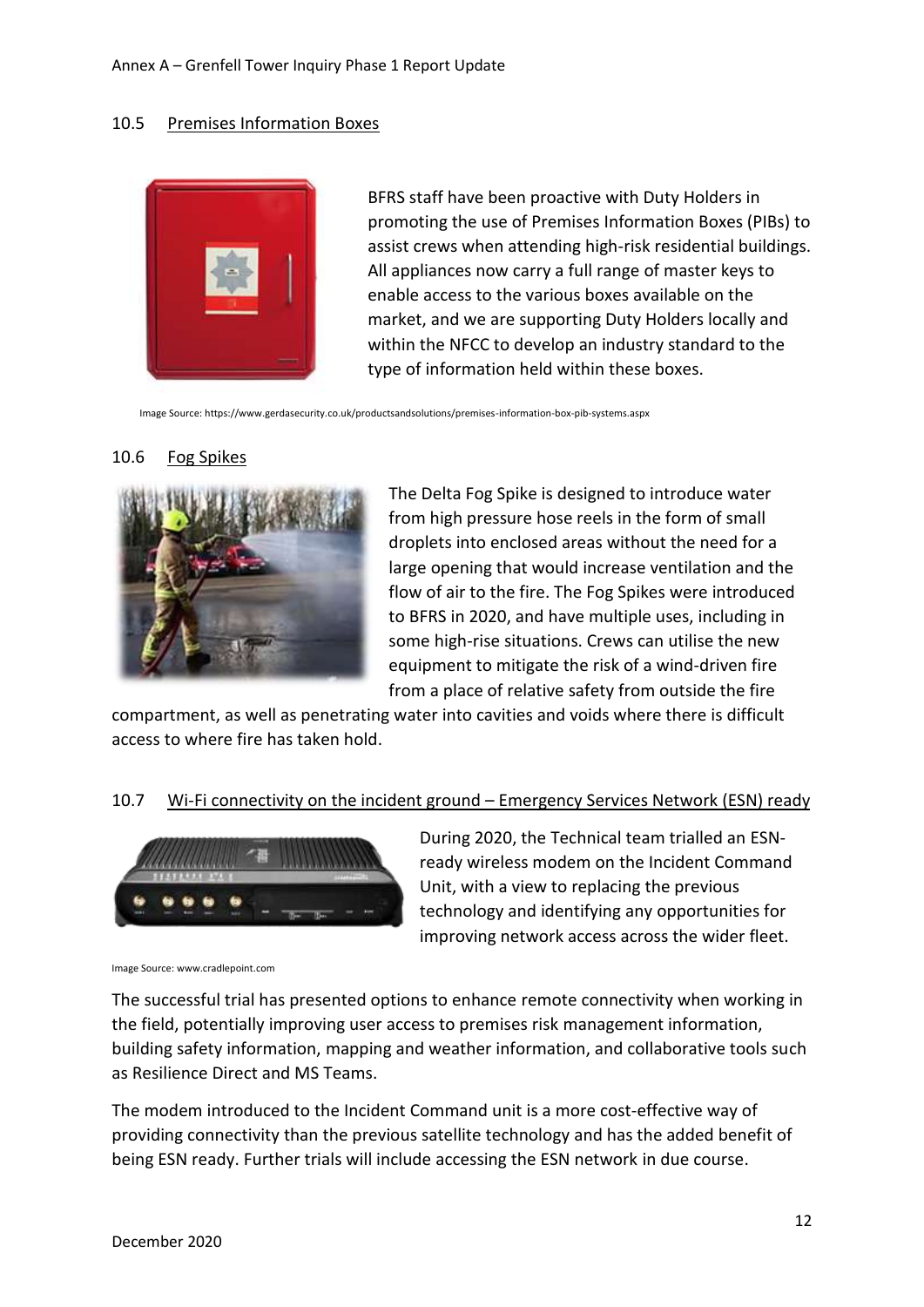# <span id="page-15-0"></span>**11. Future opportunities and considerations**

- 11.1 The Technical Team continue to conduct the necessary research and development to ensure we remain equipped to implement any future changes in national best practice. This includes but is not limited to:
	- $\triangleright$  Loudhailers to assist with communicating a simultaneous evacuation, prior to new building technology and legislative change
	- $\triangleright$  Gas monitor provision extended to all appliances to support introduction of stairwell protection teams
	- $\triangleright$  Further Wi-Fi connectivity to enhance gathering and accessing valuable risk information and other web-based software in the field
	- $\triangleright$  Drone technology to provide enhanced aerial imagery, improved communication and even delivery of lifesaving equipment to remote and difficult locations
	- $\triangleright$  The use of video conferencing to facilitate improved communications between the Incident Commander, Control Room and Bridgehead.
	- $\triangleright$  Wide-area thermal imagery to detect unseen external fire spread
	- ➢ Extended Duration Breathing Apparatus as part of the Thames Valley BA procurement project
	- ➢ Updated Command Support Software and other facilities to assist Incident Commanders at large and complex incidents

# <span id="page-15-2"></span>**12. Integrated Premises Risk Management System (PRMS)**

12.1 Since the procurement of the PRMS which was one of the projects facilitated under the Business and Systems Integration (BaSI) programme, Prevention, Protection and Response teams have been working with our chosen provider to develop a database to hold all premises risk information. The Protection and Prevention modules are complete and the methodology for assessing premises from an operational response perspective has been revised to incorporate all of the learning from the Phase 1 report. The new site-specific risk assessment process will capture the building fire safety strategy more easily, detailed information on the external fabric of the building and more information regarding the occupancy risk within.

# <span id="page-15-1"></span>**13. Breathing Apparatus and Positive Pressure Ventilation (PPV) training**

- 13.1 In September and October 2020, the Training department carried out the necessary training to bring all our operational staff in line with national best practice when using PPV defensively. The revised approach to defensive PPV (where a fire remains within the building) has improved our ability to protect escape routes in complex residential buildings, whilst firefighting actions are carried out simultaneously.
- 13.2 We have also taken action to adapt our BA search procedures to bring in line with revised National Operational Guidance, giving us more opportunities to adopt different